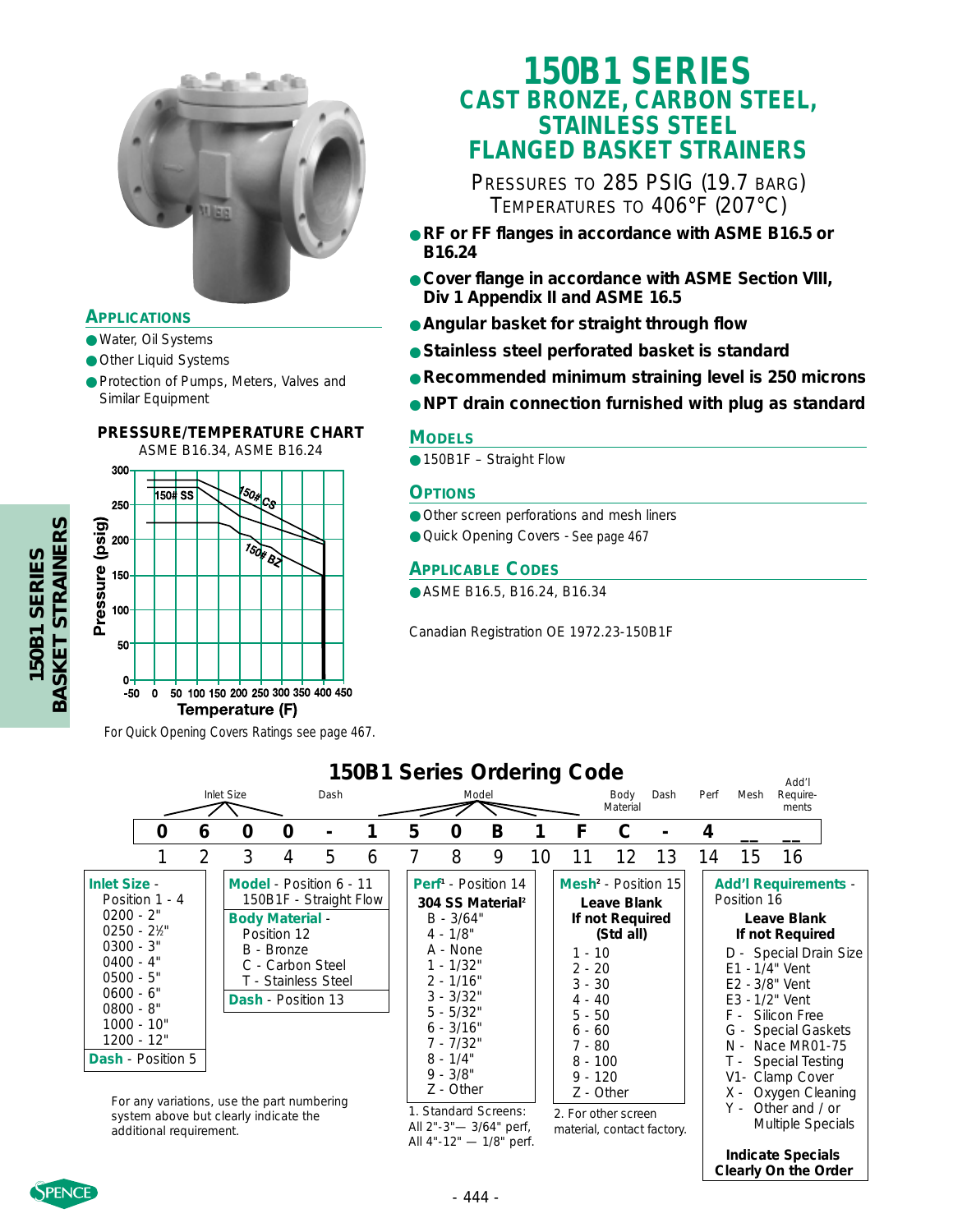# **150B1 SERIES CAST BRONZE, CARBON STEEL, STAINLESS STEEL FLANGED BASKET STRAINERS**

#### **SPECIFICATION**

Basket Strainer shall have straight flow with an angular basket. The Basket Strainer shall be \_\_\_\_\_\_ body material with 150 PSIG ANSI rated flanges. The screen shall be size \_\_\_\_\_ perforated stainless steel. The Strainer shall have an inlet size of and open area ratio of The Basket Strainer shall be SSI 150B1 Series.

#### **MATERIALS OF CONSTRUCTION**

|                        | <b>Bronze</b>          | Carbon Steel        | <b>Stainless Steel</b> |  |  |  |
|------------------------|------------------------|---------------------|------------------------|--|--|--|
| Body                   | Bronze B62             | A216-WCB            | A351-CF8M              |  |  |  |
| Cover                  | Bronze B62             | A216-WCB            | A351-CF8M              |  |  |  |
| Screen <sup>1</sup>    | 304 SS                 | 304 SS              | 304 SS                 |  |  |  |
| Pluq <sup>2</sup>      | Bronze B16             | A105                | A182-316               |  |  |  |
| Gasket <sup>1</sup>    | Teflon <sup>3</sup>    | Teflon <sup>3</sup> | Teflon <sup>3</sup>    |  |  |  |
| Bolt/Stud <sup>2</sup> | Bronze B <sub>16</sub> | A193-B7             | A193-B8-1              |  |  |  |
| $N$ ut <sup>2</sup>    | <b>Nonferrous</b>      | A194-2H             | A194-B                 |  |  |  |

1. Recommended Spare Parts

2. Materials of equivalent strength may be substituted.

3. Gasket for bolted cover. *For Quick Opening Covers Ratings see page 467.*



| Connections                |  |  |  |  |  |  |
|----------------------------|--|--|--|--|--|--|
| $BZ: 2" - 6" FF Flanguage$ |  |  |  |  |  |  |
| CS, SS: 2"-12" RF Flanged  |  |  |  |  |  |  |

#### **SCREEN OPENINGS**

| SI7F.     | <b>STANDARD</b><br><b>SCREEN</b> | MATERIALS |  |  |
|-----------|----------------------------------|-----------|--|--|
| $2" - 3"$ | 3/64 Perf.                       | 304 SS    |  |  |
| 4" - 12"  | $1/8$ Perf.                      | 304 SS    |  |  |

# **BASKET STRAINERS BASKET STRAINERS** 150B1 SERIES **150B1 SERIES**

| <b>DIMENSIONS</b> inches (mm) <b>AND WEIGHTS</b> pounds (kg) |  |  |
|--------------------------------------------------------------|--|--|
|                                                              |  |  |

| <b>SIZE</b>                   | Α                             | Β              |                         | С               |                                    | $D^*$                |                          | Е              | F              |                      | G               |                                |           | H            | <b>WEIGHT</b> |                |
|-------------------------------|-------------------------------|----------------|-------------------------|-----------------|------------------------------------|----------------------|--------------------------|----------------|----------------|----------------------|-----------------|--------------------------------|-----------|--------------|---------------|----------------|
|                               |                               |                | Stl.                    | Bz.             | Stl.                               | Bz.                  | Stl.                     | Bz.            | Stl.           | Bz.                  | Stl.            | Bz.                            | Stl.      | Bz.          | Cover         | Unit           |
| $\overline{2}$                | $\overline{2}$                | $8\%$          | $4\frac{1}{16}$         | $4\frac{1}{16}$ | 9%6                                | 8%                   | $5\%$                    | 5              | $3\frac{1}{4}$ | $2^7$ / <sub>8</sub> | 12%             | 11 <sup>3</sup> / <sub>4</sub> | (25)      | 1/2          | 5             | 29             |
| (50)                          | (51)                          | (206)          | (103)                   | (103)           | (243)                              | (218)                | (143)                    | (127)          | (83)           | (73)                 | (318)           | (298)                          |           | (13)         | (2.3)         | (13)           |
| 2 <sup>1</sup> / <sub>2</sub> | 2 <sup>1</sup> / <sub>2</sub> | $8\frac{3}{4}$ | $4\%$                   | $4^{3}/_{8}$    | $10^{13}$ / <sub>16</sub>          | $8^{15}/16$          | $5^{15}/16$              | $6\frac{1}{4}$ | 3 <sup>3</sup> | 3 <sup>7</sup>       | 14              | $13\frac{3}{4}$                | (25)      | 3/4          | 7             | 33             |
| (65)                          | (64)                          | (222)          | (111)                   | (111)           | (275)                              | (227)                | (152)                    | (159)          | (86)           | (98)                 | (356)           | (349)                          |           | (19)         | (3.2)         | (15)           |
| 3                             | 3                             | $9\%$          | $4^{15}$ /16            | $4^{15}/16$     | $12\%$                             | $11\%$               | 7%                       | 7 <sup>1</sup> | 3%             | $4\frac{3}{4}$       | 15%             | 15%                            | (25)      | 3/4          | 9             | 48             |
| (80)                          | (76)                          | (251)          | (125)                   | (125)           | (316)                              | (286)                | (192)                    | (181)          | (90)           | (121)                | (391)           | (391)                          |           | (19)         | (4.1)         | (21.8)         |
| 4                             | 4                             | 11½            | $5\frac{3}{4}$          | $5\frac{3}{4}$  | 16                                 | $133$ / <sub>6</sub> | 10 <sup>1</sup>          | 8              | $4^{5}$ /s     | $5^{11}/16$          | $21\frac{1}{4}$ | 17 <sup>3</sup> / <sub>4</sub> | (25)      | 1            | 13            | 69             |
| (100)                         | (102)                         | (292)          | (146)                   | (146)           | (406)                              | (335)                | (257)                    | (203)          | (118)          | (145)                | (540)           | (451)                          |           | (25)         | (5.9)         | (31.4)         |
| 5                             | 5                             | 13%            | 6%                      | 6%              | $15\%$                             | 14%                  | 9 <sub>2</sub>           | 8 <sub>2</sub> | 7%             | $6^{15}/16$          | $22\frac{1}{4}$ | 20%                            | 1         | 1            | 20            | 105            |
| (125)                         | (127)                         | (333)          | (167)                   | (167)           | (403)                              | (368)                | (241)                    | (216)          | (191)          | (176)                | (565)           | (521)                          | (25)      | (25)         | (9.1)         | (48)           |
| 6                             | 6                             | 14%            | $7\%$                   | $7\%$           | 17 <sub>16</sub>                   | 15                   | $10^{5}$ / <sub>16</sub> | 9              | $6\%$          | $7^{15}$ /16         | 22%             | 23                             | (25)      | $\mathbf{1}$ | 26            | 121            |
| (150)                         | (152)                         | (378)          | (189)                   | (189)           | (437)                              | (381)                | (241)                    | (229)          | (162)          | (202)                | (572)           | (584)                          |           | (25)         | (12)          | (55)           |
| 8<br>(200)                    | 8<br>(203)                    | 18%<br>(476)   | 9 <sup>3</sup><br>(238) | –               | $21^{15}$ / <sub>6</sub><br>(559)  |                      | $13\%$<br>(332)          |                | $8\%$<br>(226) |                      | 29%<br>(746)    |                                | (25)      |              | 45<br>(20)    | 214<br>(97.3)  |
| 10<br>(250)                   | 10<br>(254)                   | 20%<br>(511)   | $10\%$<br>(256)         | –               | 25<br>(629)                        |                      | 13%<br>(340)             |                | 10%<br>(270)   |                      | 35<br>(889)     |                                | (25)      |              | 70<br>(32)    | 309<br>(140.5) |
| 12<br>(300)                   | 12<br>(305)                   | 26¼<br>(667)   | 13%<br>(333)            |                 | $30^{11}$ / <sub>16</sub><br>(780) |                      | 17<br>(432)              |                | 14%<br>(378)   |                      | 42%<br>(1080)   |                                | 2<br>(50) |              | 110<br>(50)   | 476<br>(216.4) |

\*For models with Quick Opening Cover, consult factory. Allow clearance for bottom drain bolt removal. Dimensions shown are subject to change. Consult factory for certified drawings.